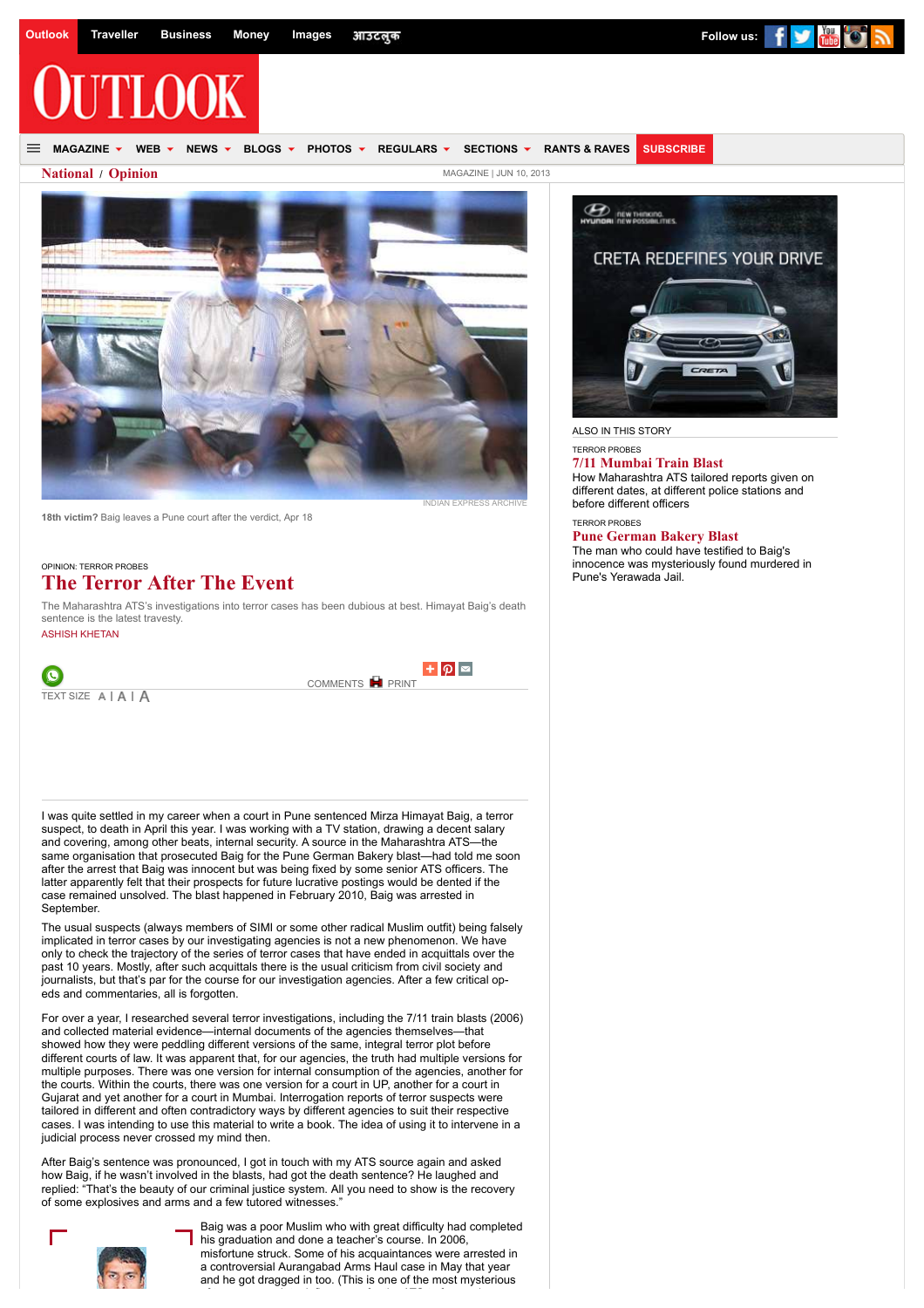

**The same day Qateel was to be brought back to Delhi, he was mysteriously found murdered in Pune's Yerawada Jail. The man who could have testified to Baig's innocence was now gone.**

of terror cases. It took five years for the ATS to frame charges against the arrested accused. The last one heard, only two police witnesses had been examined).

Baig spent the next five years (till he was arrested) trying to earn an honest living. He did a diploma qualifying him to become a teacher in this period, besides various odd jobs including teaching at a private coaching class. On April 17, when the judge in Pune pronounced the death verdict, Baig broke down. "In the German Bakery blast, 17 innocent people were killed. I am the 18th victim of the blast," Baig told the court. Barring the *Indian Express*, no other mainstream English newspaper reported at that time on Baig's protestations in the court.

Six months before Baig was handed the death sentence, a terror suspect named Qateel Siddiqui, 28, was killed in mysterious circumstances in the highsecurity 'anda cell' of the Pune Yerawada jail. My source told me that Qateel's death and Himayat's innocence were linked. He gave me two interrogation reports of Qateel prepared by an ATS inspector. Qateel was arrested about a year after Himayat's arrest. But there was a catch. He wasn't arrested by the Maharashtra ATS but by the Delhi Special Cell. My source asked me to access Qateel's interrogations reports by the Delhi Police and other agencies and compare it with the ones prepared by the Maharashtra ATS.

I spent the next few weeks procuring the material on Qateel available with other agencies. Finally, I had detailed interrogation reports prepared by not just the Delhi Special Cell but also the Bangalore police. As per these reports, Qateel was not only involved in the Bangalore Chinnaswamy Stadium blasts of 2010 but also the Pune German Bakery blast. More importantly, these reports completely contradicted the ATS theory of Baig being involved in the blast.

As per both these IRs, it was Qateel and Ahmed Siddibapa alias Yasin Bhatkal who had come together to plant a bomb at two different places in Pune. While Qateel was supposed to plant the bomb at the Dagduseth Halwai Ganesh temple, Yasin took it upon himself to plant the bomb at the German Bakery. Also, as per these IRs, Yasin and Qateel were together until 2:30 PM on February 13 in a room they had rented in Katraj locality of Pune. Qateel was given the bomb by Yasin on the afternoon of February 13. Both bombs were supposed to go off around the same time, that is, between 6:45 pm and 7 pm.

But the Maharashtra ATS theory (that had already been presented in the form of a chargesheet against Baig by the time Qateel was arrested) was that Yasin was with Himayat Baig the entire day on the 13th and that the two had gone to plant the bomb at the Pune German Bakery. On the other hand, the Delhi and Bangalore Police reports had no reference to Himayat Baig whatsoever.

To smooth out these blatant contradictions, the ATS sent an officer named Dinesh Kadam to interrogate Qateel while he was in the custody of the Delhi police. In his report, Kadam made one crucial change from those by the Delhi and Bangalore Police. He twisted those portions of Qateel's confession in which he spoke about his continued presence with Yasin on February 13. Now, according to Kadam, Qateel had told him that Yasin gave him the bomb on February 11. This was done to justify Yasin Bhatkal's presence with Baig on the 13th. So February 13 was pre-dated to February 11 by Inspector Kadam, as the ATS had already spun a story around Baig and Yasin for February 13 and the same theory had already been presented before a Pune court in the form of a chargesheet.

On all other counts, Kadam accepted and confirmed Qateel's revelations made before the Delhi and Bangalore police. Kadam also accepted the claim that Qateel eventually could not plant the bomb at the Ganesh temple and instead dismantled it and threw it away.

Now, after interrogating Qateel, Kadam went back to Pune and filed a separate case against Qateel in a Pune court and charged him with attempting to bomb the Ganesh temple. The Maharashtra ATS took police custody of Qateel in this new case on 2.05.2012 and took him to Maharashtra. On 28.05.2012, a Pune court sent him to judicial custody and Qateel was lodged in a high security cell at Yerawada Jail in Pune.



On 8.06.2012, Qateel was mysteriously found murdered in the high security cell—the same day he was supposed to be brought back to the capital to be produced before a Delhi court in connection with the case registered against him by the Delhi Special Cell. The Maharashtra police claimed that two other inmates had killed Qateel after an angry exchange of words. According to them, he was strangulated with a Bermuda pant cord. But the same couldn't be recovered because it had apparently been burnt by the accused.

The man who could have testified to Baig's innocence was now gone. Meanwhile, the trial against Baig continued. Qateel's



**chargesheet before Pune court.** story, as recorded by the Delhi and Bangalore police, was never brought before the Pune court

trying Baig. On April 18, 2013, the court sentenced Baig to capital punishment primarily on the basis of an eye-witness account of an auto driver who claimed he had ferried both Baig and Yasin Bhatkal on the day of the blast and had dropped them close to the blast site.

When the judge handed him the death sentence, Baig started crying. As per the *Indian Express* he told the judge, "I come from a poor family. I wanted to do something for my community, which is backward in every way. I had come to Pune on January 31, 2010, for a rally seeking reservations for Muslims. I was not on the run, as the ATS says.'

These words kept ringing in my mind. I proposed the story to the network I was working with. But they didn't show any interest. The handing of a death sentence to a poor, innocent Muslim is not much of a story for the mainstream media. This, in many, ways was also a turning point for me. I quit the channel and with a capital of a few lakhs founded a portal dedicated to investigative journalism. Anuja Chauhan, who's spent many years in the advertising world and is now a well-known author, gave the portal its name, [Gulail](http://gulail.com/) (slingshot), the weapon of the dispossessed.